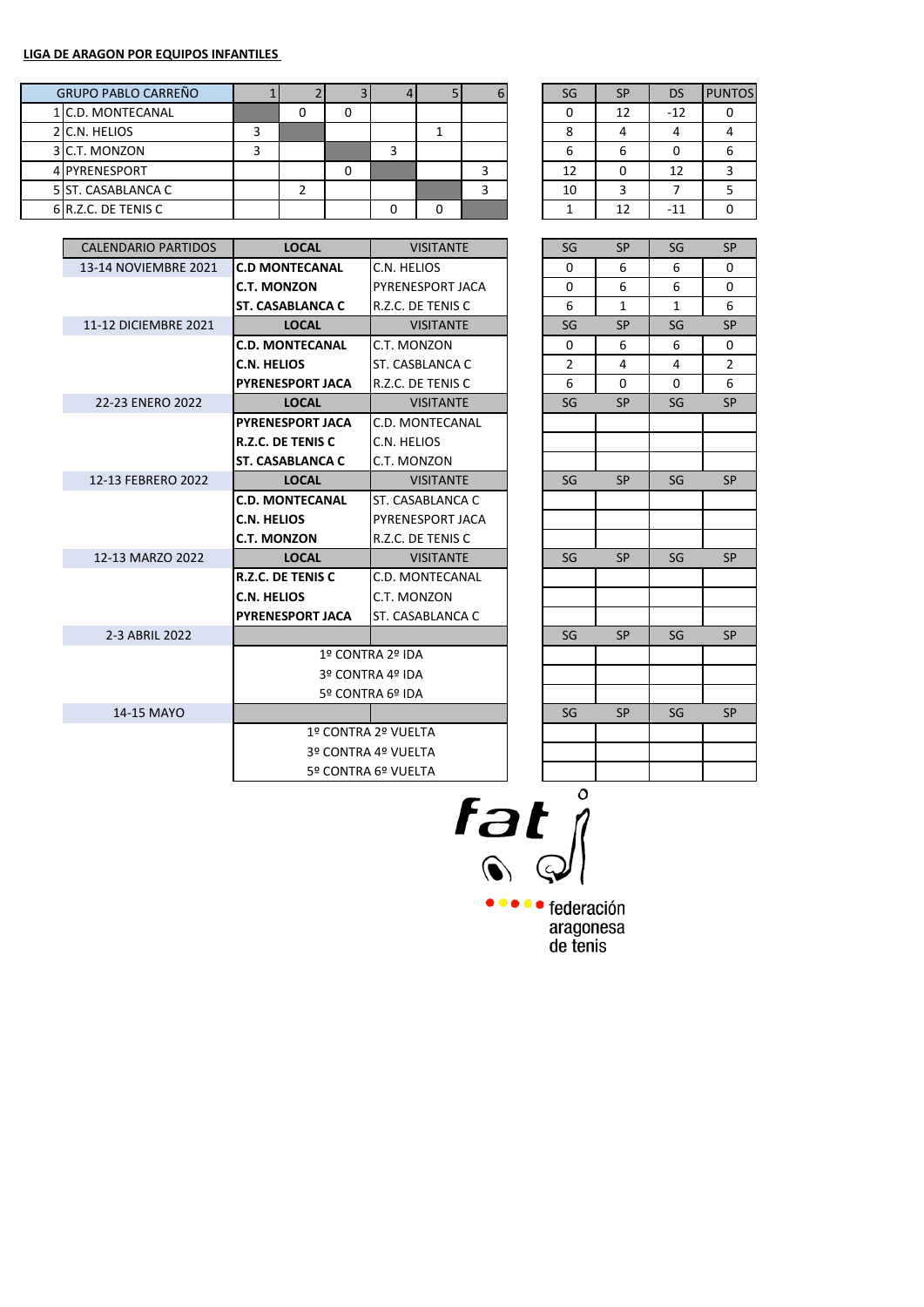|  | <b>GRUPO ROBERTO BAUSTISTA</b> |   |  |  |  | SG | <b>SP</b> | DS | <b>PUNTOS</b> |
|--|--------------------------------|---|--|--|--|----|-----------|----|---------------|
|  | 1 ST. CASABLANCA A             |   |  |  |  | 10 |           |    |               |
|  | 2 E.M. EL OLIVAR A             |   |  |  |  |    | ь         |    |               |
|  | 3 R.Z.C. DE TENIS A            | υ |  |  |  |    |           |    |               |
|  | 4 C.T. OSCA                    |   |  |  |  |    |           |    |               |
|  | 5 A.D. TENIS UTEBO             |   |  |  |  | n  | ь         |    |               |
|  | <b>6 METROPOLITAN PARAISO</b>  |   |  |  |  |    | 10        | -8 |               |

| SG | <b>SP</b>      | <b>DS</b> | <b>PUNTOS</b> |
|----|----------------|-----------|---------------|
| 10 | $\overline{2}$ | 8         | 5             |
| 6  | 6              |           |               |
|    | 8              |           | $\mathfrak z$ |
| 8  |                |           |               |
| 6  | 6              | O         |               |
|    | 10             |           |               |

| <b>CALENDARIO PARTIDOS</b> | <b>LOCAL</b>             | <b>VISITANTE</b>        | SG | <b>SP</b>      | SG             | <b>SP</b> |
|----------------------------|--------------------------|-------------------------|----|----------------|----------------|-----------|
| 13-14 NOVIEMBRE 2021       | <b>ST. CASABLANCA A</b>  | E.M. EL OLIVAR A        | 4  | $\overline{2}$ | $\overline{2}$ | 4         |
|                            | <b>R.Z.C. DE TENIS A</b> | C.T. OSCA               | 4  | $\overline{2}$ | 2              | 4         |
|                            | <b>A.D.TENIS UTEBO</b>   | <b>METROPOLITAN PAR</b> | 4  | $\overline{2}$ | 2              | 4         |
| 11-12 DICIEMBRE 2021       | <b>LOCAL</b>             | <b>VISITANTE</b>        | SG | <b>SP</b>      | SG             | <b>SP</b> |
|                            | <b>ST. CASABLANCA A</b>  | R.Z.C. DE TENIS A       | 6  | 0              | 0              | 6         |
|                            | <b>E.M. EL OLIVAR A</b>  | A.D.TENIS UTEBO         | 4  | $\overline{2}$ | $\overline{2}$ | 4         |
|                            | C.T. OSCA                | <b>METROPOLITAN PAR</b> | 6  | $\Omega$       | $\Omega$       | 6         |
| 22-23 ENERO 2022           | <b>LOCAL</b>             | <b>VISITANTE</b>        | SG | <b>SP</b>      | SG             | <b>SP</b> |
|                            | C.T. OSCA                | ST. CASABLANCA A        |    |                |                |           |
|                            | <b>METROPOLITAN PAR</b>  | E.M. EL OLIVAR A        |    |                |                |           |
|                            | <b>A.D.TENIS UTEBO</b>   | R.Z.C. DE TENIS A       |    |                |                |           |
| 12-13 FEBRERO 2022         | <b>LOCAL</b>             | <b>VISITANTE</b>        | SG | <b>SP</b>      | SG             | <b>SP</b> |
|                            | <b>ST. CASABLANCA A</b>  | A.D.TENIS UTEBO         |    |                |                |           |
|                            | <b>E.M. EL OLIVAR A</b>  | C.T. OSCA               |    |                |                |           |
|                            | <b>R.Z.C. DE TENIS A</b> | <b>METROPOLITAN PAR</b> |    |                |                |           |
| 12-13 MARZO 2022           | <b>LOCAL</b>             | <b>VISITANTE</b>        | SG | <b>SP</b>      | SG             | <b>SP</b> |
|                            | <b>METROPOLITAN PAR</b>  | ST. CASABLANCA A        |    |                |                |           |
|                            | <b>E.M. EL OLIVAR A</b>  | R.Z.C. DE TENIS A       |    |                |                |           |
|                            | C.T. OSCA                | A.D.TENIS UTEBO         |    |                |                |           |
| 2-3 ABRIL 2022             |                          |                         | SG | <b>SP</b>      | SG             | <b>SP</b> |
|                            |                          | 1º CONTRA 2º IDA        |    |                |                |           |
|                            |                          | 3º CONTRA 4º IDA        |    |                |                |           |
|                            |                          | 5º CONTRA 6º IDA        |    |                |                |           |
| 14-15 MAYO                 |                          |                         | SG | <b>SP</b>      | SG             | <b>SP</b> |
|                            |                          | 1º CONTRA 2º VUELTA     |    |                |                |           |
|                            |                          | 3º CONTRA 4º VUELTA     |    |                |                |           |
|                            |                          | 5º CONTRA 6º VUELTA     |    |                |                |           |
|                            |                          |                         | Λ  |                |                |           |

 $rac{a}{\sqrt{2}}$ 

**OCOO** federación aragonesa<br>de tenis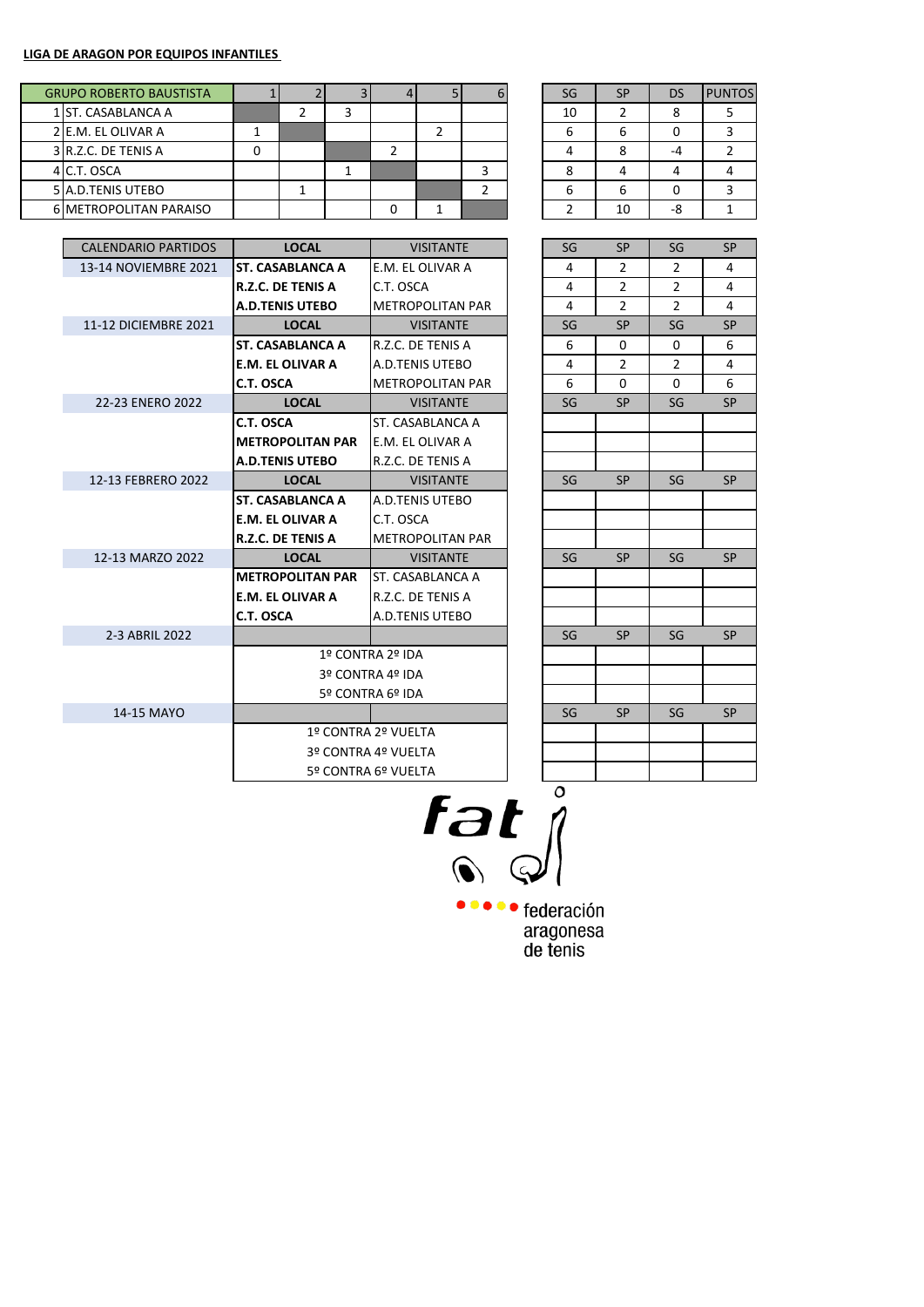| <b>GRUPO CARLOS ALCARAZ</b> |   |  |  |  | SG | <b>SP</b> | DS            | <b>PUNTOS</b> |
|-----------------------------|---|--|--|--|----|-----------|---------------|---------------|
| 1 A.D. TENIS TURIASO        |   |  |  |  | ь  | ь         |               |               |
| 2 E.M. EL OLIVAR B          |   |  |  |  | 12 | 0         | 12            |               |
| 3 C.T. ZOITI                | 0 |  |  |  |    | 10        | -8            |               |
| 4 C.T. BORJA                |   |  |  |  |    | ь         |               |               |
| 5 ST. CASABLANCA B          |   |  |  |  |    | 8         | $\mathcal{L}$ |               |
| 6 R.Z.C. DE TENIS B         |   |  |  |  | n  |           | -             |               |

| SG | <b>SP</b> | DS | <b>PUNTOS</b> |
|----|-----------|----|---------------|
| 6  | 6         | 0  | 3             |
| 12 | П         | 12 |               |
| 2  | 10        | -8 |               |
|    | 6         |    | ₹             |
|    | 8         |    |               |
|    |           |    |               |

| <b>CALENDARIO PARTIDOS</b> | <b>LOCAL</b>             | <b>VISITANTE</b>    | SG             | <b>SP</b>      | SG             | <b>SP</b>      |
|----------------------------|--------------------------|---------------------|----------------|----------------|----------------|----------------|
| 13-14 NOVIEMBRE 2021       | <b>A.D.TENIS TURIASO</b> | E.M. EL OLIVAR B    | 0              | 6              | 6              | $\Omega$       |
|                            | C.T. ZOITI               | C.T. BORJA          | $\overline{2}$ | 4              | 4              | $\overline{2}$ |
|                            | <b>ST. CASABLANCA B</b>  | R.Z.C. DE TENIS B   | $\overline{4}$ | $\overline{2}$ | $\overline{2}$ | 4              |
| 11-12 DICIEMBRE 2021       | <b>LOCAL</b>             | <b>VISITANTE</b>    | SG             | <b>SP</b>      | SG             | <b>SP</b>      |
|                            | <b>A.D.TENIS TURIASO</b> | C.T. ZOITI          | 6              | $\Omega$       | $\Omega$       | 6              |
|                            | <b>E.M. EL OLIVAR B</b>  | ST. CASABLANCA B    | 6              | $\Omega$       | 0              | 6              |
|                            | <b>C.T. BORJA</b>        | R.Z.C. DE TENIS B   | 3              | 4              | 4              | 3              |
| 22-23 ENERO 2022           | <b>LOCAL</b>             | <b>VISITANTE</b>    | SG             | <b>SP</b>      | SG             | <b>SP</b>      |
|                            | <b>C.T. BORJA</b>        | A.D.TENIS TURIASO   |                |                |                |                |
|                            | <b>R.Z.C. DE TENIS B</b> | E.M. EL OLIVAR B    |                |                |                |                |
|                            | <b>ST. CASABLANCA B</b>  | C.T. ZOITI          |                |                |                |                |
| 12-13 FEBRERO 2022         | <b>LOCAL</b>             | <b>VISITANTE</b>    | SG             | <b>SP</b>      | SG             | <b>SP</b>      |
|                            | <b>A.D.TENIS TURIASO</b> | ST. CASABLANCA B    |                |                |                |                |
|                            | <b>E.M. EL OLIVAR B</b>  | C.T. BORJA          |                |                |                |                |
|                            | <b>C.T. ZOITI</b>        | R.Z.C. DE TENIS B   |                |                |                |                |
| 12-13 MARZO 2022           | <b>LOCAL</b>             | <b>VISITANTE</b>    | SG             | <b>SP</b>      | SG             | <b>SP</b>      |
|                            | <b>R.Z.C. DE TENIS B</b> | A.D.TENIS TURIASO   |                |                |                |                |
|                            | <b>E.M. EL OLIVAR B</b>  | C.T. ZOITI          |                |                |                |                |
|                            | <b>C.T. BORJA</b>        | ST. CASABLANCA B    |                |                |                |                |
| 2-3 ABRIL 2022             |                          |                     | SG             | <b>SP</b>      | SG             | <b>SP</b>      |
|                            |                          | 1º CONTRA 2º IDA    |                |                |                |                |
|                            |                          | 3º CONTRA 4º IDA    |                |                |                |                |
|                            |                          | 5º CONTRA 6º IDA    |                |                |                |                |
| 14-15 MAYO                 |                          |                     | SG             | <b>SP</b>      | SG             | <b>SP</b>      |
|                            |                          | 1º CONTRA 2º VUELTA |                |                |                |                |
|                            |                          | 3º CONTRA 4º VUELTA |                |                |                |                |
|                            |                          | 5º CONTRA 6º VUELTA |                |                |                |                |
|                            |                          |                     |                |                |                |                |

| SG                       | SP             | SG             | SP                      |
|--------------------------|----------------|----------------|-------------------------|
| 0                        | 6              | 6              | 0                       |
| $\overline{\mathbf{c}}$  | 4              | 4              | $\overline{\mathbf{c}}$ |
| 4                        | $\overline{c}$ | $\overline{2}$ | 4                       |
| SG                       | SP             | SG             | SP                      |
| 6                        | 0              | 0              | 6                       |
| 6                        | 0              | 0              | 6                       |
| $\overline{3}$           | 4              | 4              | $\overline{3}$          |
| SG                       | SP             | SG             | SP                      |
|                          |                |                |                         |
|                          |                |                |                         |
|                          |                |                |                         |
| SG                       | SP             | SG             | SP                      |
|                          |                |                |                         |
|                          |                |                |                         |
|                          |                |                |                         |
| SG                       | SP             | SG             | SP                      |
|                          |                |                |                         |
|                          |                |                |                         |
|                          |                |                |                         |
| SG                       | SP             | SG             | SP                      |
|                          |                |                |                         |
|                          |                |                |                         |
|                          |                |                |                         |
| $\overline{\mathsf{SG}}$ | SP             | SG             | SP                      |
|                          |                |                |                         |
|                          |                |                |                         |
|                          |                |                |                         |

 $\overline{f}$ at $\int_0^{\frac{1}{2}}$ 

••••• federación aragonesa<br>de tenis